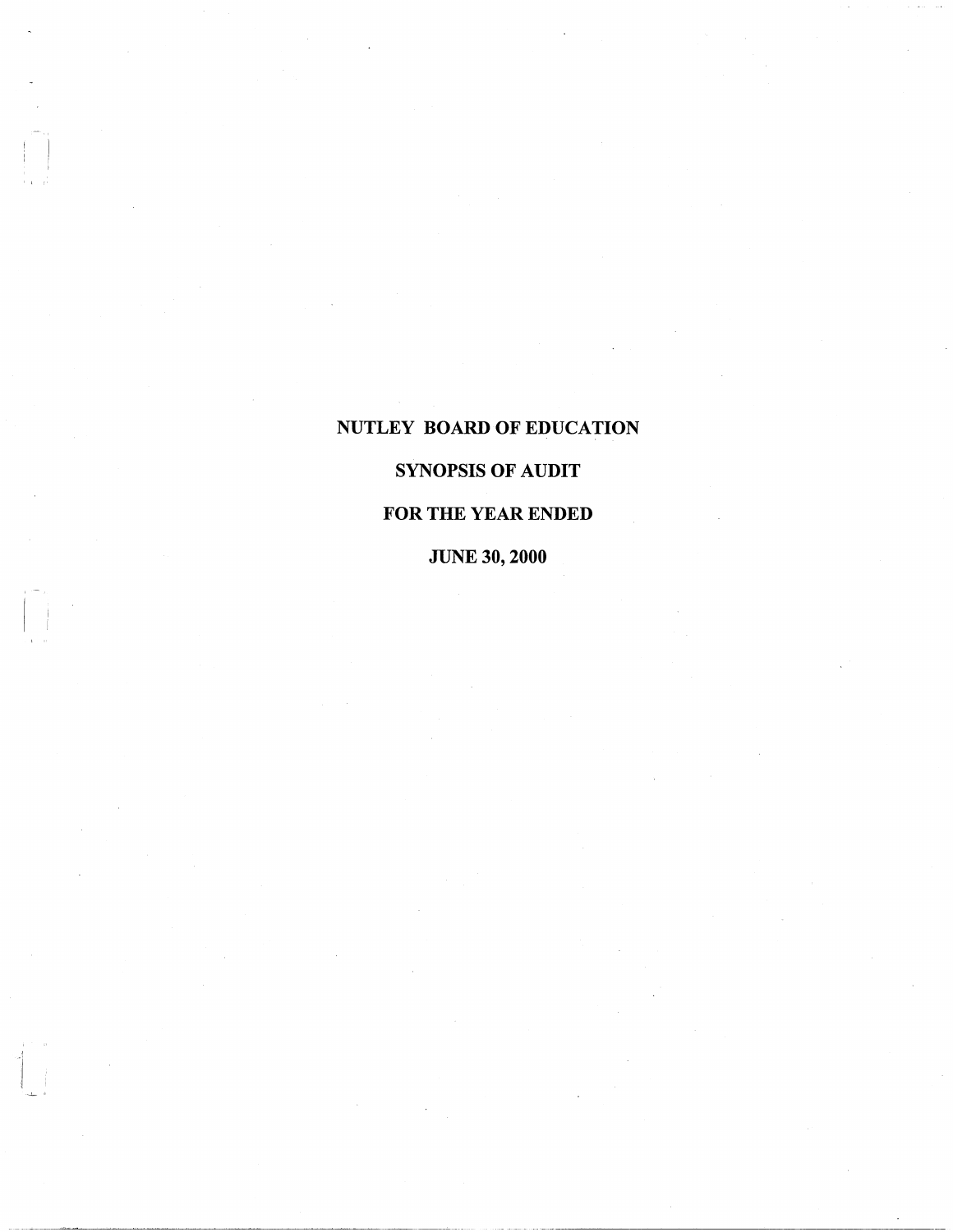## **NUTLEY BOARD OF EDUCATION COMBINED BALANCE SHEET -ALL FUND TYPES AND ACCOUNT GROUPS AS OF JUNE 30, 2000 (With Comparative Totals as of June 30, 1999)**

|                                                                                  | Governmental Fund Types |                    |                 | Proprietary<br>Fiduciary<br><b>Fund Types</b> |               | <b>Account Groups</b>          |             | Totals            |                   |  |
|----------------------------------------------------------------------------------|-------------------------|--------------------|-----------------|-----------------------------------------------|---------------|--------------------------------|-------------|-------------------|-------------------|--|
|                                                                                  |                         |                    |                 | Fund Types<br>Trust and                       |               |                                | General     | (Memorandum Only) |                   |  |
|                                                                                  | General                 | Special<br>Revenue | Debt<br>Service | Enterprise                                    |               | General<br><b>Fixed Assets</b> | Long-Term   | June 30, 2000     | June 30, 1999     |  |
| ASSETS AND OTHER DEBITS                                                          |                         |                    |                 |                                               | <u>Agency</u> |                                | <u>Debt</u> |                   |                   |  |
| Cash and Cash Equivalents                                                        | \$2,254,262             | 204,151<br>-S      |                 |                                               | 597,943       |                                |             | \$<br>3,056,356   | 3,397,692<br>- SS |  |
| <b>Intergovernmental Accounts Receivable</b>                                     |                         |                    |                 |                                               |               |                                |             |                   |                   |  |
| State Aid                                                                        | 147,602                 | 5,280              |                 | S<br>429                                      |               |                                |             | 153,311           | 109,647           |  |
| Federal Aid                                                                      |                         |                    |                 | 4,382                                         |               |                                |             | 4,382             | 5,027             |  |
| Accounts Receivable                                                              |                         |                    |                 |                                               |               |                                |             |                   |                   |  |
| Tuition                                                                          | 21,530                  |                    |                 |                                               |               |                                |             | 21,530            | 30,166            |  |
| Transportation                                                                   | 15,156                  |                    |                 |                                               |               |                                |             | 15,156            | 23,336            |  |
| <b>Interfunds</b>                                                                | 13,499                  |                    |                 |                                               |               |                                |             | 13,499            | 13,386            |  |
| Other                                                                            | 6,580                   |                    |                 | 8,635                                         |               |                                |             | 15,215            | 10,820            |  |
| Inventory                                                                        |                         |                    |                 | 9,744                                         |               |                                |             | 9,744             | 11,149            |  |
| Fixed Assets (Net, where Applicable of<br>Accumulated Depreciation of \$115,356) |                         |                    |                 | 2,649                                         |               | \$10,934,193                   |             | 10,936,842        | 10,250,015        |  |
| <b>Total Assets</b>                                                              | 2,458,629               | 209,431            |                 | 25,839                                        | 597,943       | 10,934,193                     |             | 14,226,035        | 13,851,238        |  |
| <b>OTHER DEBITS</b>                                                              |                         |                    |                 |                                               |               |                                |             |                   |                   |  |
| Amount to be Provided for Retirement<br>of General Long-Term Debt                |                         |                    |                 |                                               |               | $\blacksquare$                 | \$2,652,580 | 2,652,580         | 2,780,181         |  |
| <b>Total Other Debits</b>                                                        |                         |                    |                 |                                               |               |                                | 2,652,580   | 2,652,580         | 2,780,181         |  |
| Total Assets and Other Debits                                                    | \$2,458,629             | 209,431<br>-8      | S               | 25,839                                        | 597,943       | \$10,934,193                   | \$2,652,580 | \$16,878,615      | \$16,631,419      |  |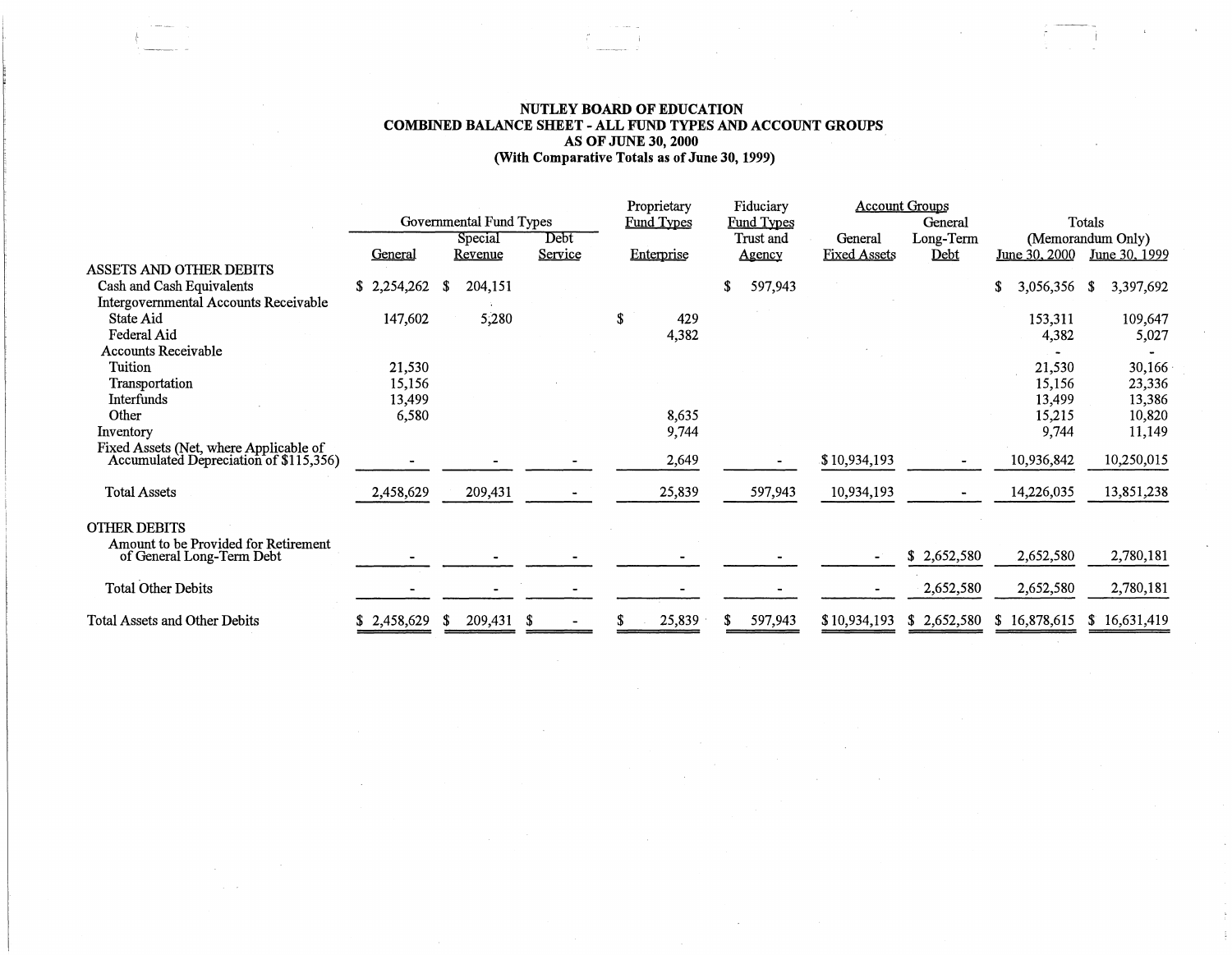#### **NUTLEY BOARD OF EDUCATION COMBINED BALANCE SHEET** - **ALL FUND TYPES AND ACCOUNT GROUPS AS OF JUNE 30, 2000**  .· **(With Comparative Totals as of June 30, 1999)**   $\sim 1$

|                                                                                                                                                              |                         |                          |         | Proprietary       | Fiduciary         |                     | <b>Account Groups</b>    |                              |                              |
|--------------------------------------------------------------------------------------------------------------------------------------------------------------|-------------------------|--------------------------|---------|-------------------|-------------------|---------------------|--------------------------|------------------------------|------------------------------|
|                                                                                                                                                              | Governmental Fund Types |                          |         | <b>Fund Types</b> | <b>Fund Types</b> |                     | General                  |                              | Totals                       |
|                                                                                                                                                              | Special                 |                          | Debt    |                   | Trust and         | General             | Long-Term                | (Memorandum Only)            |                              |
|                                                                                                                                                              | General                 | Revenue                  | Service | Enterprise        | Agency            | <b>Fixed Assets</b> | Debt                     | June 30, 2000                | June 30, 1999                |
| <b>LIABILITIES</b>                                                                                                                                           |                         |                          |         |                   |                   |                     |                          |                              |                              |
| <b>Interfund Payable</b>                                                                                                                                     |                         |                          |         | 13,499<br>\$      |                   |                     |                          | 13,499 \$<br>\$              | 13,386                       |
| Intergovernmental Payable                                                                                                                                    |                         | 76,475<br>S              |         |                   | 12,926            |                     |                          | 89,401                       | 73,982                       |
| <b>Accounts Payable</b>                                                                                                                                      | 3,676<br>£.             |                          |         |                   |                   |                     |                          | 3,676                        | 107,142                      |
| Due to Student Groups                                                                                                                                        |                         |                          |         |                   | 142,114           |                     |                          | 142,114                      | 114,363                      |
| Deferred Revenue                                                                                                                                             |                         | 132,956                  |         | 4,180             |                   |                     |                          | 137,136                      | 104,474                      |
| <b>Compensated Absences Payable</b><br>Serial Bonds Payable                                                                                                  |                         | $\overline{\phantom{0}}$ |         |                   |                   |                     | \$1,757,580<br>895,000   | 1,757,580<br>895,000         | 1,770,181<br>1,010,000       |
| <b>Total Liabilities</b>                                                                                                                                     | 3,676                   | 209,431                  |         | 17,679            | 155,040           | $\blacksquare$      | 2,652,580                | 3,038,406                    | 3,193,528                    |
| EQUITY AND OTHER CREDITS<br><b>Investment in General Fixed Assets</b><br><b>Contributed Capital</b><br>Retained Earnings, Unreserved<br><b>Fund Balances</b> |                         |                          |         | 2,135<br>6,025    |                   | \$10,934,193        |                          | 10,934,193<br>2,135<br>6,025 | 10,246,417<br>2,135<br>6,625 |
| Reserved<br>For Encumbrances                                                                                                                                 | 270,562                 |                          |         |                   |                   |                     |                          | 270,562                      | 266,407                      |
| Unreserved                                                                                                                                                   |                         |                          |         |                   |                   |                     |                          |                              |                              |
| Designated for Subsequent Year's Budget<br>Undesignated                                                                                                      | 950,000<br>1,234,391    |                          |         |                   | 442,903           |                     |                          | 950,000<br>1,677,294         | 840,000<br>2,076,307         |
| Total Equity and Other Credits                                                                                                                               | 2,454,953               |                          |         | 8,160             | 442,903           | 10,934,193          | $\overline{\phantom{a}}$ | 13,840,209                   | 13,437,891                   |
| TOTAL LIABILITIES, EQUITY<br>AND OTHER CREDITS                                                                                                               | \$2,458,629             | 209,431                  | -S      | 25,839            | 597,943           | \$10,934,193        | \$2,652,580              | \$16,878,615                 | \$16,631,419                 |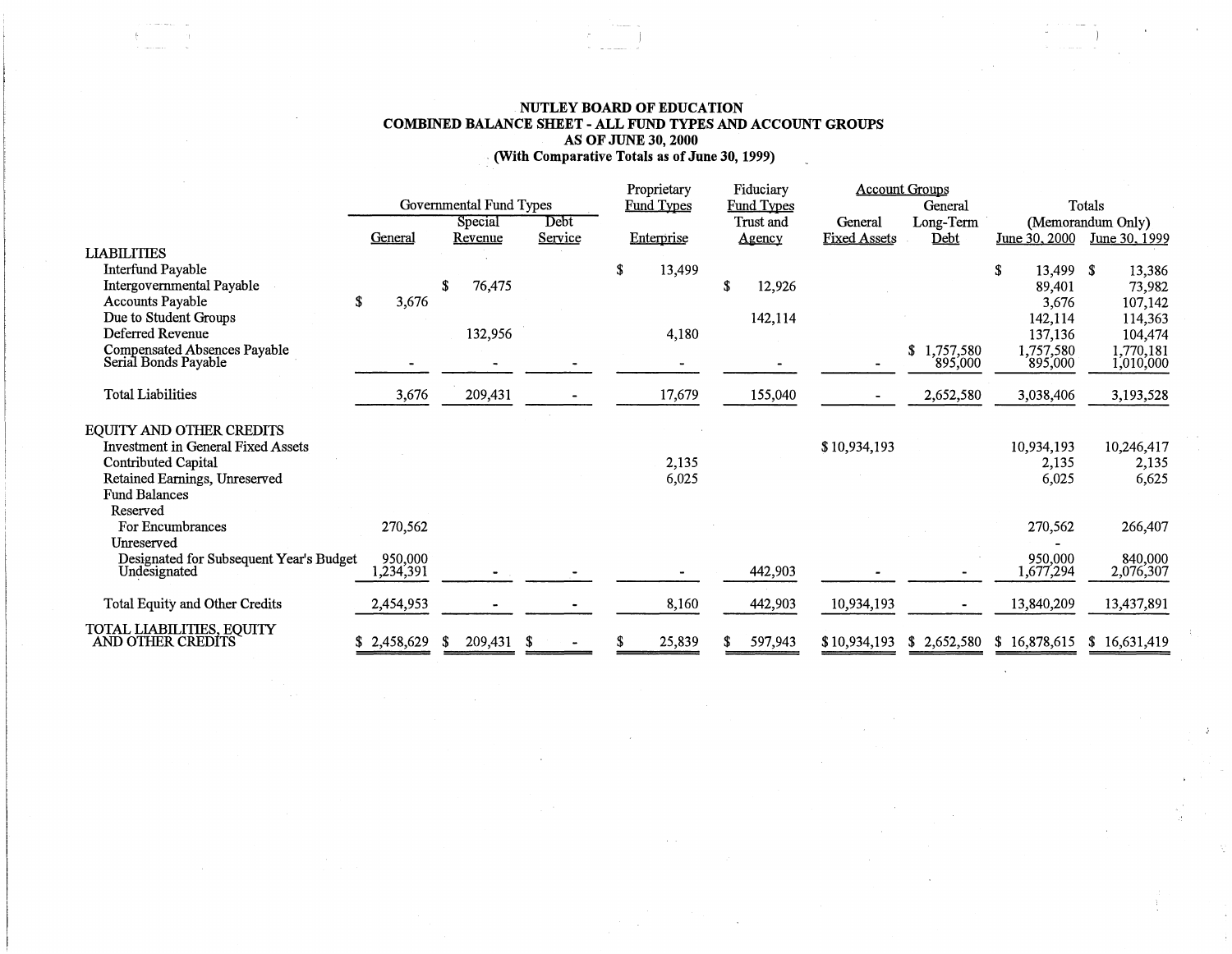# **NUTLEY BOARD OF EDUCATION COMBINED STATEMENT OF REVENUES, EXPENDITURES AND CHANGES IN FUND BALANCE** - ALL GOVERNMENTAL FUND TYPES AND EXPENDABLE TRUST FUND **FOR THE FISCAL YEAR ENDED JUNE 30, 2000**

**(With Comparative Totals for the Fiscal Year Ended June 30, 1999)** 

|                                                       |                    | Governmental Fund Types  |               | Fiduciary              |                      |                      |
|-------------------------------------------------------|--------------------|--------------------------|---------------|------------------------|----------------------|----------------------|
|                                                       |                    | Special                  | Debt          | Fund Type              | <b>Totals</b>        |                      |
|                                                       | General            | Revenue                  | Service       | Expendable             | (Memorandum Only)    |                      |
|                                                       | Fund               | Fund                     | Fund          | Trust                  | 2000                 | 1999                 |
| <b>REVENUES:</b>                                      |                    |                          |               |                        |                      |                      |
| <b>Local Sources:</b>                                 |                    |                          |               |                        |                      |                      |
| Local Tax Levy                                        | \$28,597,839       |                          | \$<br>160,014 |                        | \$28,757,853         | \$29,674,739         |
| Tuition                                               | 190,865            |                          |               |                        | 190,865              | 260,022              |
| Interest on Investments<br>Miscellaneous              | 205,186<br>333,236 |                          |               | \$<br>19,176<br>46,620 | 224,362<br>379,856   | 206,297<br>231,481   |
| <b>Total Revenues - Local Sources</b>                 | 29,327,126         |                          | 160,014       | 65,796                 | 29,552,936           | 30,372,539           |
| <b>State Sources</b><br><b>Federal Sources</b>        | 6,385,893          | 364,349<br>\$<br>650,934 | 12,532        |                        | 6,762,774<br>650,934 | 5,501,303<br>535,880 |
| <b>Total Revenues</b>                                 | 35,713,019         | 1,015,283                | 172,546       | 65,796                 | 36,966,644           | 36,409,722           |
| <b>EXPENDITURES:</b>                                  |                    |                          |               |                        |                      |                      |
| Current                                               |                    |                          |               |                        |                      |                      |
| Instruction                                           | 17,464,382         | 495,226                  |               |                        | 17,959,608           | 17,044,443           |
| Undistributed                                         | 17,948,030         | 388,853                  |               | 61,167                 | 18,398,050           | 18,376,987           |
| Capital Outlay                                        | 405,636            | 131,162                  |               |                        | 536,798              | 678,973              |
| Special Schools<br><b>Transfer to Charter Schools</b> | 23,986<br>6,594    | 42                       |               |                        | 23,986<br>6,636      | 23,776<br>11,634     |
| Debt Service                                          |                    |                          | 172,546       |                        | 172,546              | 178,555              |
| <b>Total Expenditures</b>                             | 35,848,628         | 1,015,283                | 172,546       | 61,167                 | 37,097,624           | 36,314,368           |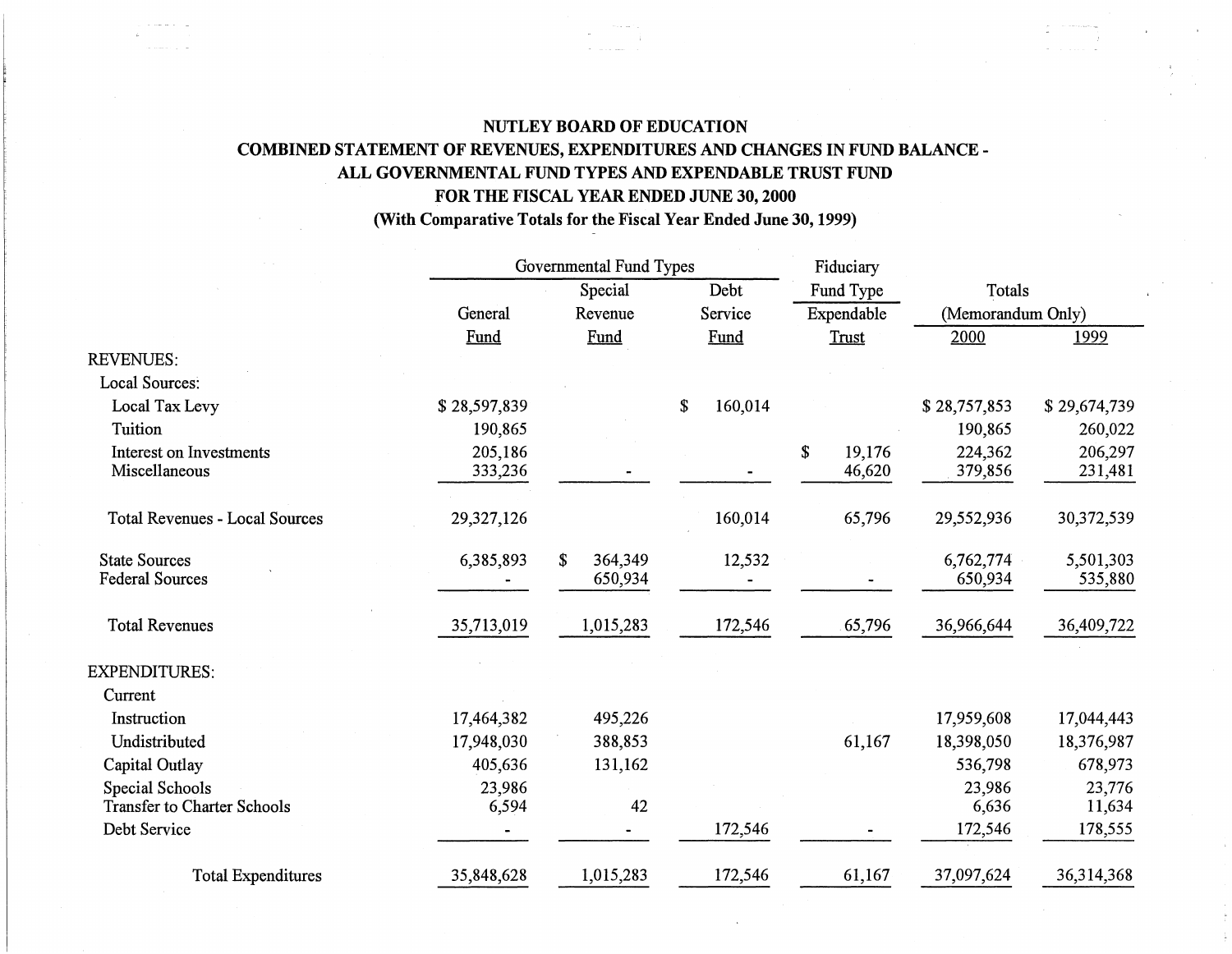# **NUTLEY BOARD OF EDUCATION COMBINED STATEMENT OF REVENUES, EXPENDITURES AND CHANGES IN FUND BALANCE** - ALL GOVERNMENTAL FUND TYPES AND EXPENDABLE TRUST FUND **FOR THE FISCAL YEAR ENDED JUNE 30, 2000 (With Comparative Totals for the Fiscal Year Ended June 30, 1999)**

|                                                                                                        |                 | Governmental Fund Types |         | Fiduciary   |                             |              |  |
|--------------------------------------------------------------------------------------------------------|-----------------|-------------------------|---------|-------------|-----------------------------|--------------|--|
|                                                                                                        |                 | Special                 | Debt    | Fund Type   | Totals<br>(Memorandum Only) |              |  |
|                                                                                                        | General         | Revenue                 | Service | Expendable  |                             |              |  |
|                                                                                                        | Fund            | <b>Fund</b>             | Fund    | Trust       | 2000                        | <u> 1999</u> |  |
| Excess (Deficiency) of<br>Revenues Over/(Under)                                                        |                 |                         |         |             |                             |              |  |
| Expenditures                                                                                           | (135,609)<br>\$ |                         |         | \$<br>4,629 | (130,980)<br>\$             | 95,354<br>\$ |  |
| Other Financing Sources (Uses)<br><b>Transfer Out</b>                                                  | (153, 878)      |                         |         |             | (153, 878)                  | (172, 259)   |  |
| Excess (Deficiency) of Revenues and<br><b>Other Financing Sources</b><br>Over/(Under) Expenditures and |                 |                         |         |             |                             |              |  |
| <b>Other Financing Sources</b>                                                                         | (289, 487)      |                         |         | 4,629       | (284, 858)                  | (76, 905)    |  |
| Fund Balance, Beginning of Year                                                                        | 2,744,440       |                         |         | 438,274     | 3,182,714                   | 3,259,619    |  |
| Fund Balance, End of Year                                                                              | \$2,454,953     | \$                      |         | 442,903     | 2,897,856<br>\$             | 3,182,714    |  |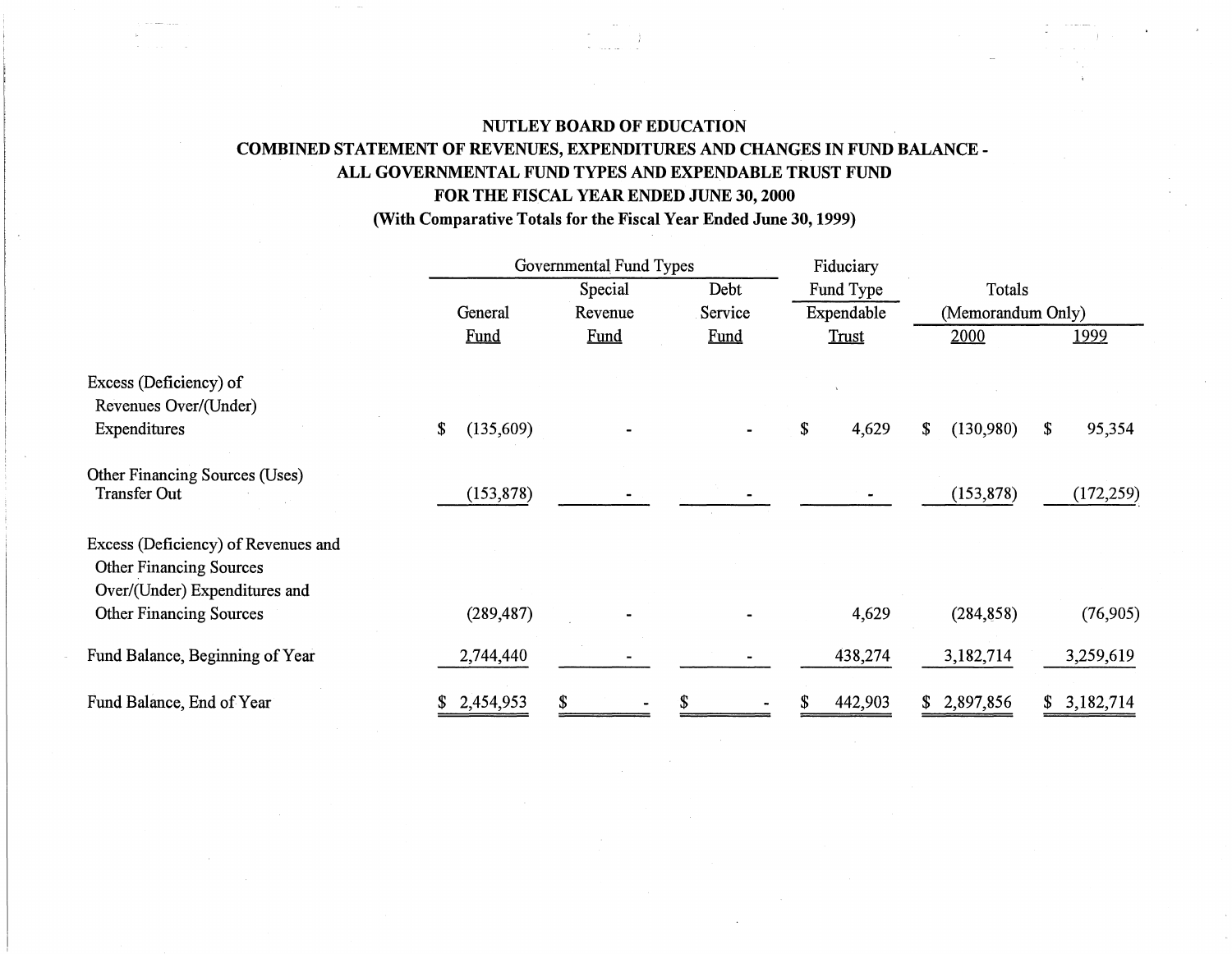#### NUTLEY BOARD OF EDUCATION COMBINED STATEMENT OF REVENUES, EXPENDITURES AND CHANGES IN FUND BALANCE - GENERAL, SPECIAL REVENUE AND DEBT SERVICE - BUDGET AND ACTUAL FOR THE FISCAL YEAR ENDED JUNE 30, 2000

|                                              |              |              |                          |                   | Special Revenue Fund |                 |                   |               |               |  |
|----------------------------------------------|--------------|--------------|--------------------------|-------------------|----------------------|-----------------|-------------------|---------------|---------------|--|
|                                              | General Fund |              |                          | (Budgetary Basis) |                      |                 | Debt Service Fund |               |               |  |
|                                              |              |              | Variance                 |                   |                      | Variance        |                   |               | Variance      |  |
|                                              | Modified     |              | Favorable                | Modified          |                      | Favorable       | Modified          |               | Favorable     |  |
|                                              | Budget       | Actual       | (Unfavorable)            | <b>Budget</b>     | Actual               | (Unfavorable)   | Budget            | Actual        | (Unfavorable) |  |
| <b>REVENUES</b>                              |              |              |                          |                   |                      |                 |                   |               |               |  |
| <b>Local Sources</b>                         |              |              |                          |                   |                      |                 |                   |               |               |  |
| Local Tax Levy                               | \$28,597,839 | \$28,597,839 |                          |                   |                      |                 | \$<br>160,014     | 160,014<br>\$ |               |  |
| Tuition                                      | 214,794      | 190,865      | S<br>(23, 929)           |                   |                      |                 |                   |               |               |  |
| <b>Interest on Investments</b>               | 142,500      | 205,186      | 62,686                   |                   |                      |                 |                   |               |               |  |
| Miscellaneous                                | 114,400      | 333,236      | 218,836                  |                   |                      |                 |                   |               |               |  |
|                                              |              |              |                          |                   |                      |                 |                   |               |               |  |
| Total - Local Sources Revenues               | 29,069,533   | 29,327,126   | 257,593                  |                   |                      |                 | 160,014           | 160,014       |               |  |
|                                              |              |              |                          |                   |                      |                 |                   |               |               |  |
| <b>State Sources</b>                         | 4,536,515    | 6,385,893    | 1,849,378                | S<br>454,269      | \$<br>369,023        | \$<br>(85, 246) | 12,532            | 12,532        |               |  |
| <b>Federal Sources</b>                       |              |              |                          | 735,480           | 658,571              | (76,909)        | $\blacksquare$    |               |               |  |
|                                              |              |              |                          |                   |                      |                 |                   |               |               |  |
|                                              | 4,536,515    | 6,385,893    | 1,849,378                | 1,189,749         | 1,027,594            | (162, 155)      | 12,532            | 12,532        |               |  |
|                                              |              |              |                          |                   |                      |                 |                   |               |               |  |
| <b>Total Revenues</b>                        | 33,606,048   | 35,713,019   | 2,106,971                | 1,189,749         | 1,027,594            | (162, 155)      | 172,546           | 172,546       |               |  |
| <b>EXPENDITURES</b>                          |              |              |                          |                   |                      |                 |                   |               |               |  |
| Current                                      |              |              |                          |                   |                      |                 |                   |               |               |  |
| Instruction                                  | 17,604,838   | 17,464,382   | 140,456                  | 581,290           | 504,323              | 76,967          |                   |               |               |  |
| Undistributed Expenditures                   | 16,411,422   | 17,948,030   | (1, 536, 608)            | 457,360           | 386,800              | 70,560          |                   |               |               |  |
| Capital Outlay                               | 601,796      | 405,636      | 196,160                  | 151,057           | 136,429              | 14,628          |                   |               |               |  |
| Special Schools                              | 24,360       | 23,986       | 374                      |                   |                      |                 |                   |               |               |  |
| Transfer to Charter Schools                  | 6,639        | 6,594        | 45                       | 42                | 42                   |                 |                   |               |               |  |
| Debt Service                                 |              |              | $\overline{\phantom{0}}$ |                   |                      |                 | 172,546           | 172,546       | S.            |  |
|                                              |              |              |                          |                   |                      |                 |                   |               |               |  |
| <b>Total Expenditures</b>                    | 34,649,055   | 35,848,628   | (1, 199, 573)            | 1,189,749         | 1,027,594            | 162,155         | 172,546           | 172,546       |               |  |
|                                              |              |              |                          |                   |                      |                 |                   |               |               |  |
| Excess (Deficiency) of Revenues Over/(Under) |              |              |                          |                   |                      |                 |                   |               |               |  |
| Expenditures                                 | (1,043,007)  | (135, 609)   | 907,398                  |                   |                      |                 |                   |               |               |  |
|                                              |              |              |                          |                   |                      |                 |                   |               |               |  |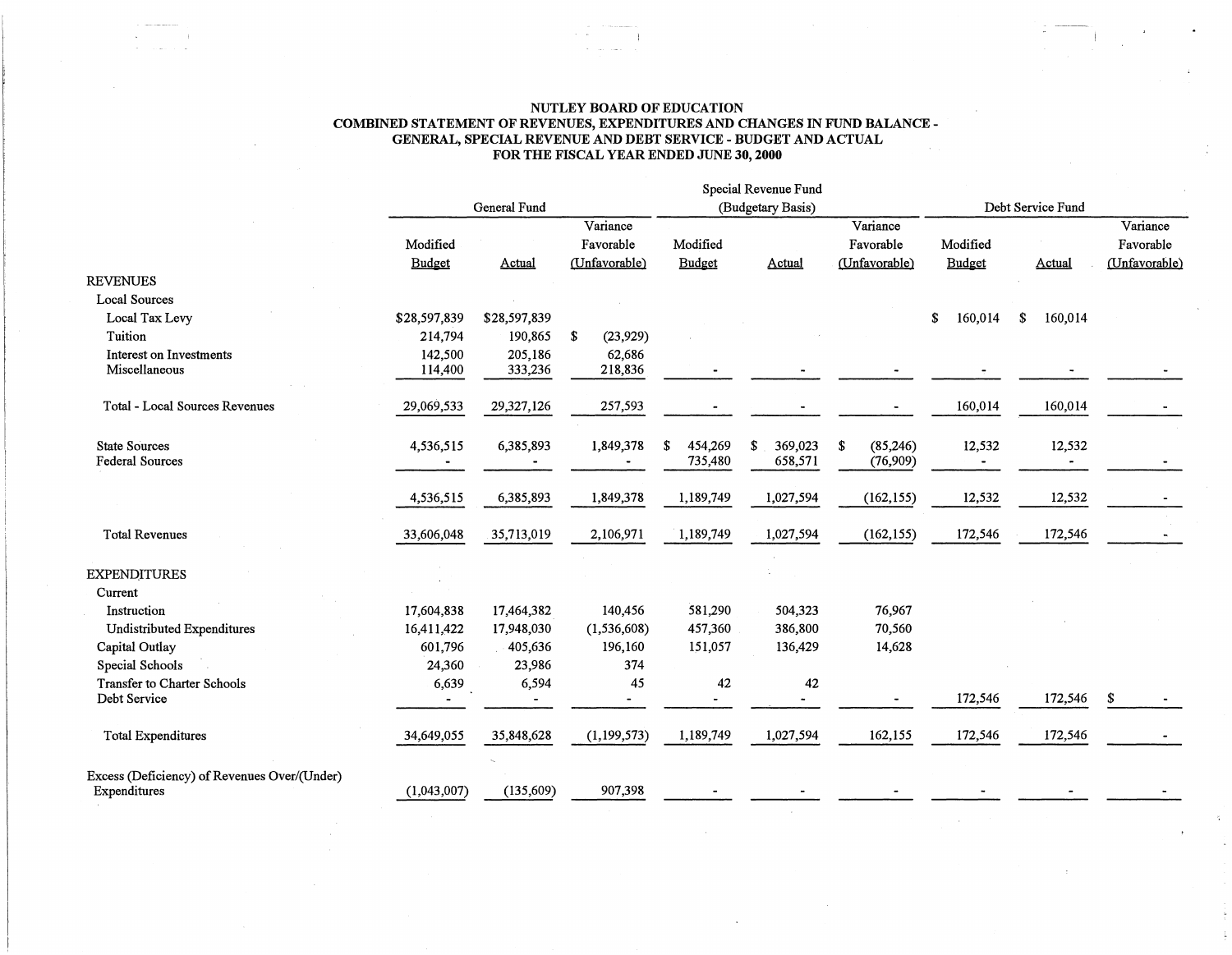#### NUTLEY BOARD OF EDUcATION COMBINED STATEMENT OF REVENUES, EXPENDITURES AND CHANGES IN FUND BALANCE - GENERAL, SPECIAL REVENUE AND DEBT SERVICE - BUDGET AND ACTUAL FOR THE FISCAL YEAR ENDED JUNE 30, 2000

 $\sim$ 

|                                                                                                    |                           |                 |                            |                    | Special Revenue Fund |                            |                    |               |                            |
|----------------------------------------------------------------------------------------------------|---------------------------|-----------------|----------------------------|--------------------|----------------------|----------------------------|--------------------|---------------|----------------------------|
|                                                                                                    |                           | General Fund    |                            | (Budgetary Basis)  |                      |                            | Debt Service Fund  |               |                            |
|                                                                                                    |                           |                 | Variance                   |                    |                      | Variance                   |                    |               | Variance                   |
|                                                                                                    | Modified<br><b>Budget</b> | <b>Actual</b>   | Favorable<br>(Unfavorable) | Modified<br>Budget | <b>Actual</b>        | Favorable<br>(Unfavorable) | Modified<br>Budget | <b>Actual</b> | Favorable<br>(Unfavorable) |
| Other Financing (Uses):                                                                            |                           |                 |                            |                    |                      |                            |                    |               |                            |
| Transfer Out                                                                                       | (202,000)<br>\$           | (153, 878)<br>S | 48,122<br>S                |                    |                      |                            |                    |               |                            |
| Total Other Financing Sources (Uses)                                                               | (202,000)                 | (153, 878)      | 48,122                     |                    |                      |                            |                    |               |                            |
| Excess (Deficiency) of Revenues and Other Financing<br>Sources Over/(Under) Expenditures and Other |                           |                 |                            |                    |                      |                            |                    |               |                            |
| <b>Financing Uses</b>                                                                              | (1,245,007)               | (289, 487)      | 955,520                    |                    |                      |                            |                    |               |                            |
| Fund Balance, Beginning of Year                                                                    | 2,744,440                 | 2,744,440       |                            |                    |                      |                            |                    |               |                            |
| Fund Balance, End of Year                                                                          | 1.499.433                 | \$2,454,953     | 955,520                    |                    |                      |                            |                    |               |                            |